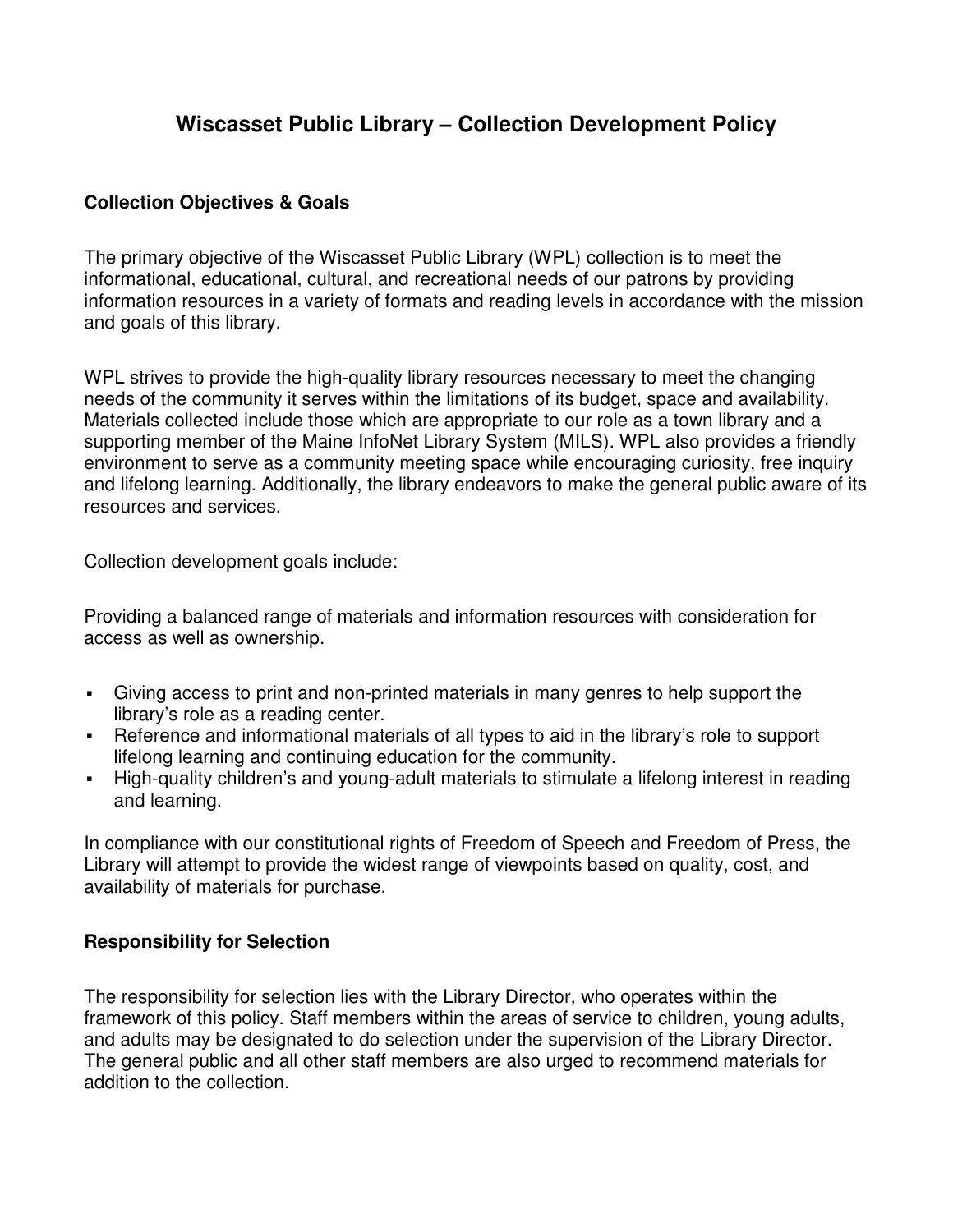## **Criteria for Selection**

All materials, whether purchased, donated or acquired, are considered in terms of the following criteria:

- Public demand and community interest
	- Selection is based on the merits of a work in relation to the needs, interests, and demands of the community.
	- **Popularity of a title and requests from patrons.**
- Merits of individual titles
	- Creative literary or technical quality; accuracy and currency of information including depth and breadth of coverage.
	- Reputation, expertise and/or significance of author, illustrator, publisher or producer
	- **Treatment of subject for age or intended audience.**
	- Reviews and critical assessments in a variety of journals or resources.
	- Judgement of the work as a whole, not on parts taken out of context.
- Collection goals
	- Contemporary significance or permanent value of material in relation to a key movement, genre, trend or culture.
	- Relationship to existing collection as it pertains to contributing balanced, up-to-date coverage in a variety of different subject areas.
	- Representation of diverse and multicultural points of view
	- Materials accessible to patrons with different learning abilities, educational levels, and physical needs, for example large print and audio formats.
	- Public information, resources and documents of current and future relevance to the local or surrounding communities.
- **Financial considerations** 
	- Includes price and availability, value for cost of information resource, and funds within the library budget

#### **Guidelines for Specific Subject Areas and Formats**

**Fiction** – Current adult fiction is purchased extensively with particular emphasis on popular works and examples within a genre. The collection includes works for recreational reading, classical literature, and special interest materials. Works of genre fiction, short stories and acclaimed novels are selectively purchased to reflect community demand.

**Non-Fiction –** The Library collects recognized and standard works as well as timely materials to meet current demand. Materials are available for all ages and reading levels in a variety of formats. Nonfiction titles may be excluded for inaccurate information, sensationalism,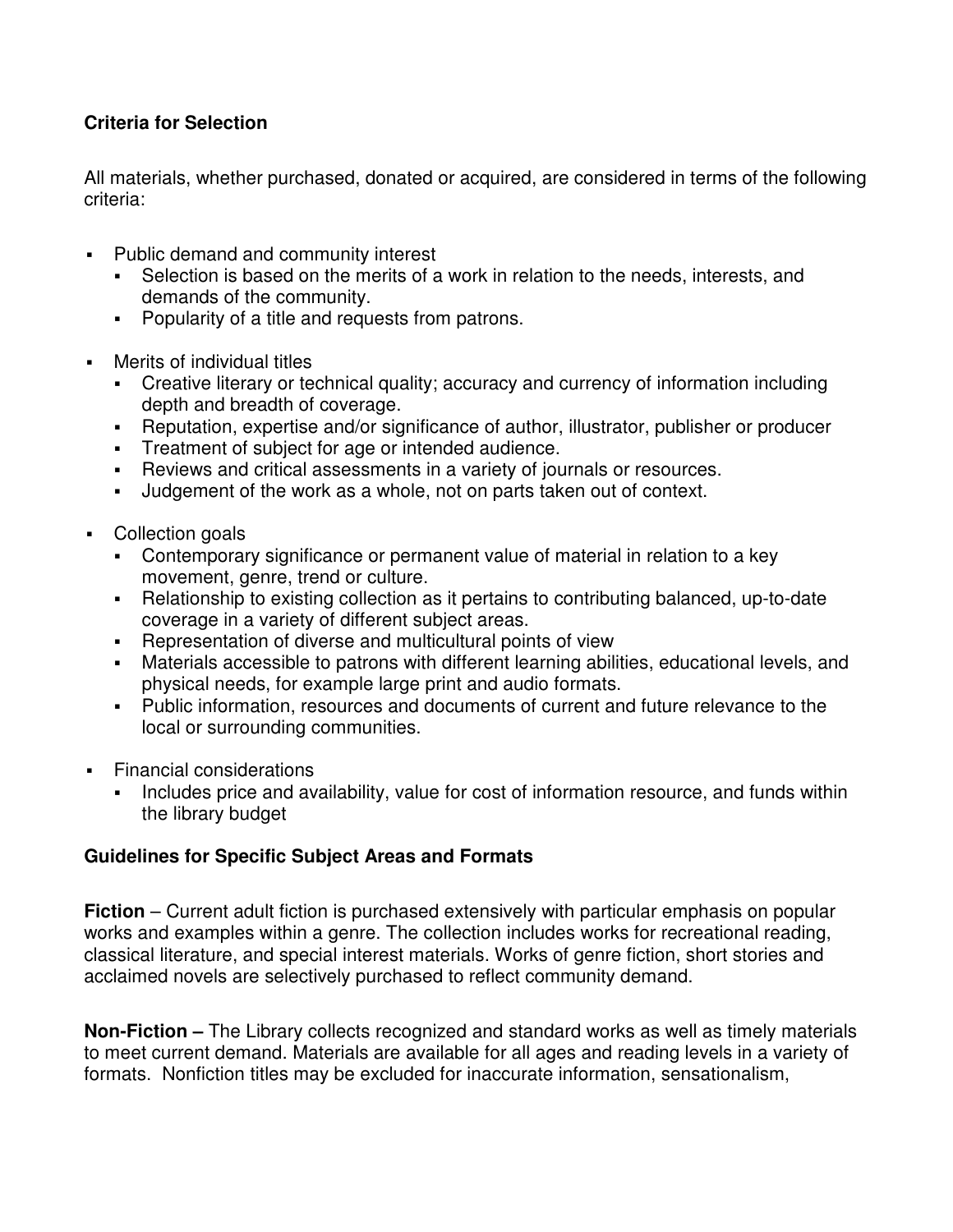subjective content, the intent to promote hatred or intolerance, and information that is too limited or specialized.

**Audiovisual Collection** – The Library supplies patrons with music and audiobooks in the form of play-away audio players for children, compact discs, and video recordings on DVD. The music collection represents significant performers, composers, and styles of popular and classical music. Selection is based on quality of content, performance, production and diversity. Fiction and nonfiction audiobooks are chosen according to the same criteria as books, with additional consideration for quality of content and recorded production. Video recordings include contemporary and classic feature films as well as presentations in music, dance, theatre and comedy. Nonfiction video includes a variety of general subjects intended for a wide audience. Other forms of audio and video may be purchased as technology advances.

**Downloadable E-books and Audiobooks** – The Library provides access to an extensive collection of downloadable E-books and audiobooks through membership in the Cloud Library service.

**Periodicals** –The Library subscribes to a number of local and regional newspapers as well as several popular magazines. Selection of adult and children's periodicals is based on community interest, budget, and space considerations. Magazines and newspapers are acquired for both casual reading and research purposes.

**Reference** – The Library's Reference Collection provides accurate, timely information on a wide range of subjects of current and frequent interest for the general public. Materials include printed resources and online databases. Online products are available for use via the Digital Maine Library. Factors considered in selecting reference materials are authority, reliability, scope, arrangement, format, cost and existing holdings.

**Local Authors** – An effort is made to collect titles by local authors, artists, and producers which are published by mainstream publishers, and whose work fits the criteria of the collection development policy. Self-published titles are not added to the collection, unless library staff feels a strong reason to do so.

**Children's and Young Adult Materials** – The Library collects print and audiovisual materials to help encourage and inspire the needs of our children's and young adult's needs for information. Materials for children include picture books, chapter books, non-fiction materials, DVDs and magazines. Young adult resources include fiction and nonfiction materials, graphic novels and manga. We also maintain a collection of multi-age STEM kits to promote hands-on learning in the subjects of Science, Technology, Engineering and Mathematics.

As noted in the Free Access for Minors: An Interpretation of the Library Bill of Rights, "Parents and only parents have the right and responsibility to restrict the access of their children – and